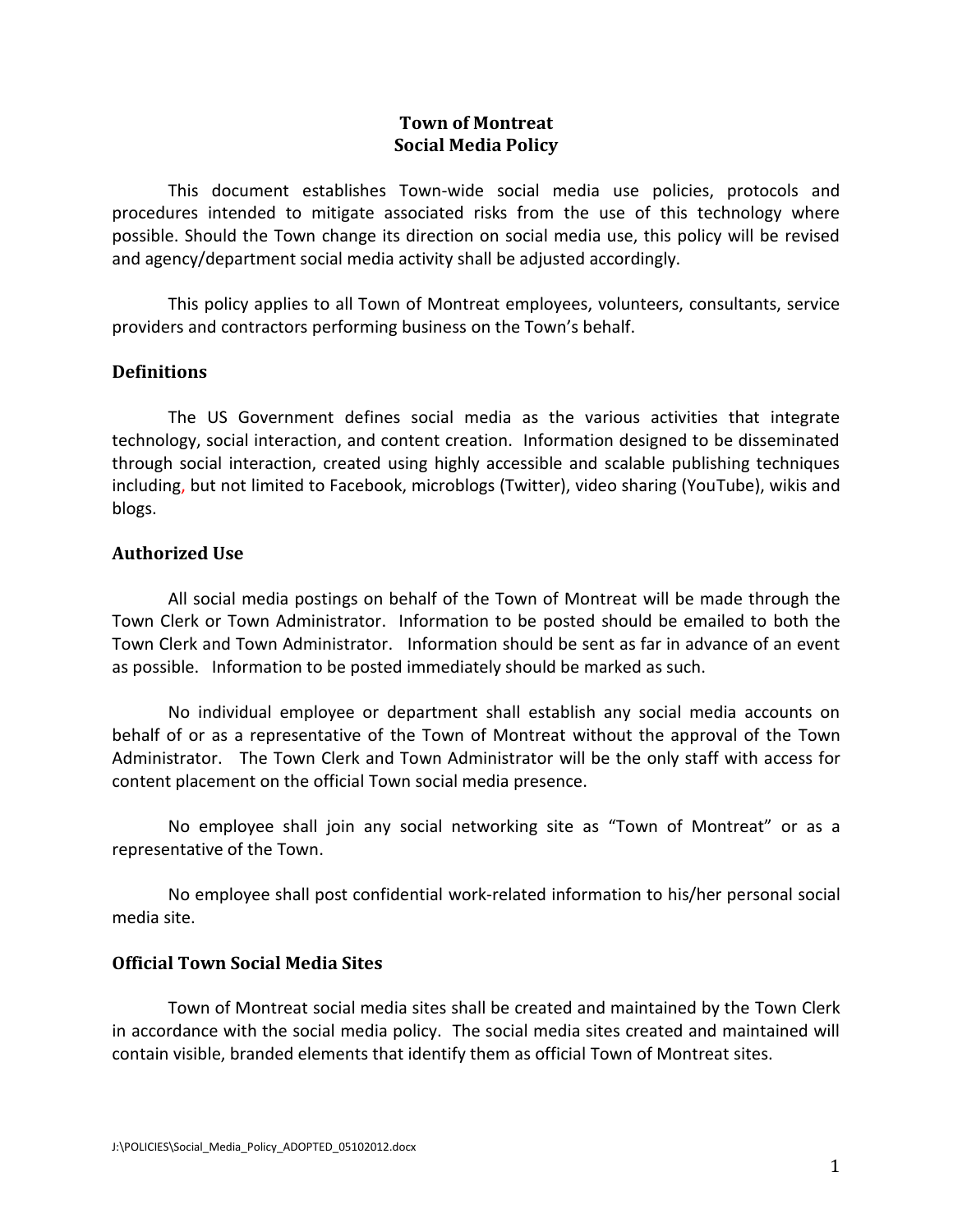# **Site Content**

The Town Clerk is responsible for establishing, posting and maintaining content posted to official town social media sites. The Town Clerk is responsible for monitoring inappropriate or technically harmful information and links. The Town Administrator will perform these functions in the absence of the Town Clerk. The Commissioner of Communications will also perform periodic review of content and be responsible for monitoring staff's compliance with the Social Media Policy.

The Town of Montreat's website (www.townofmontreat.org) shall remain the primary and predominant source for Internet information.

Electronic information posted to a social media site by the Town, or a member of the public, may be considered a record subject to the North Carolina Public Records Law.

Sites that allow public comment shall inform visitors of the intended purpose of the site and provide a clear statement of the discussion topic introduced for public comment so that the public is aware of the limited nature of the discussion and that inappropriate posts are subject to removal. Language shall be included in each site similar to the following:

"We welcome your participation as a means of sharing your own experiences, or suggested improvements. To keep our community focused, we ask that you follow our posting guidelines:

- 1. This Community is moderated and all comments are reviewed.
- 2. Any communication via this site is considered public record.
- 3. The appearance of external links or advertisements on this site does not constitute official endorsement.
- 4. Solicitations/advertisements are not allowed and will be removed from this page.
- 5. To ensure exchanges that are productive, informative, respectful of diverse viewpoints and lawful, we will review all comments and we will remove comments that are or include:
- **Off Topic.** We will exclude comments not related to the subject of the conversation. If you have an idea for a subject, would like to provide feedback, or would like follow-up from us, please contact us at (e-mail addresses).
- **Spam.** Comments focused on selling a product or service, or comments posted for a purpose of driving traffic to a particular website for personal,